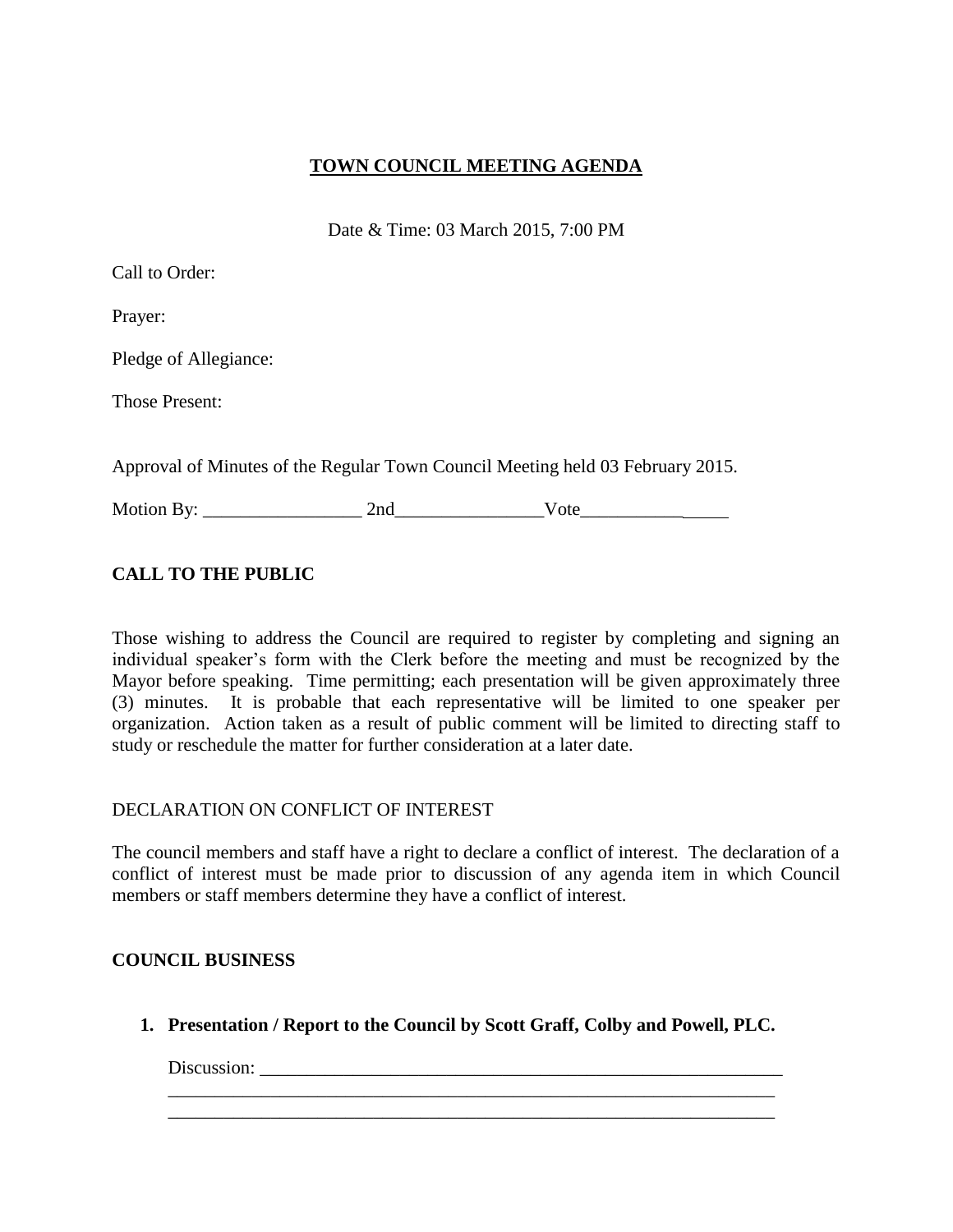**2. Presentation / Report to the Council by Library Director Rane Jones.**

| 3. Presentation / Discussion on Flood Mitigation Strategies and Water Control<br>Analysis by Robert Porter, PE, CFM of Souder, Miller & Associates.       |  |
|-----------------------------------------------------------------------------------------------------------------------------------------------------------|--|
| <u> 1989 - Johann Stoff, deutscher Stoff, der Stoff, der Stoff, der Stoff, der Stoff, der Stoff, der Stoff, der S</u>                                     |  |
| 4. Discussion on Councilmembers' suggestions for Pima residents to consider as Board<br>members for the new Gila Valley Economic Development Corporation. |  |
|                                                                                                                                                           |  |
| <b>DEPARTMENT BUSINESS:</b>                                                                                                                               |  |
| <b>CITY SERVICES</b>                                                                                                                                      |  |
| <b>SANITATION</b>                                                                                                                                         |  |
| <b>PUBLIC WORKS</b>                                                                                                                                       |  |
| <b>EMERGENCY SERVICES</b>                                                                                                                                 |  |
| PLANNING & ZONING                                                                                                                                         |  |
| <b>CONSENT AGENDA:</b>                                                                                                                                    |  |
| <b>MANAGER'S REPORT</b>                                                                                                                                   |  |
| <b>FINANCIAL REPORT</b>                                                                                                                                   |  |

BUILDING PERMIT REPORT

POLICE ACTIVITY REPORT